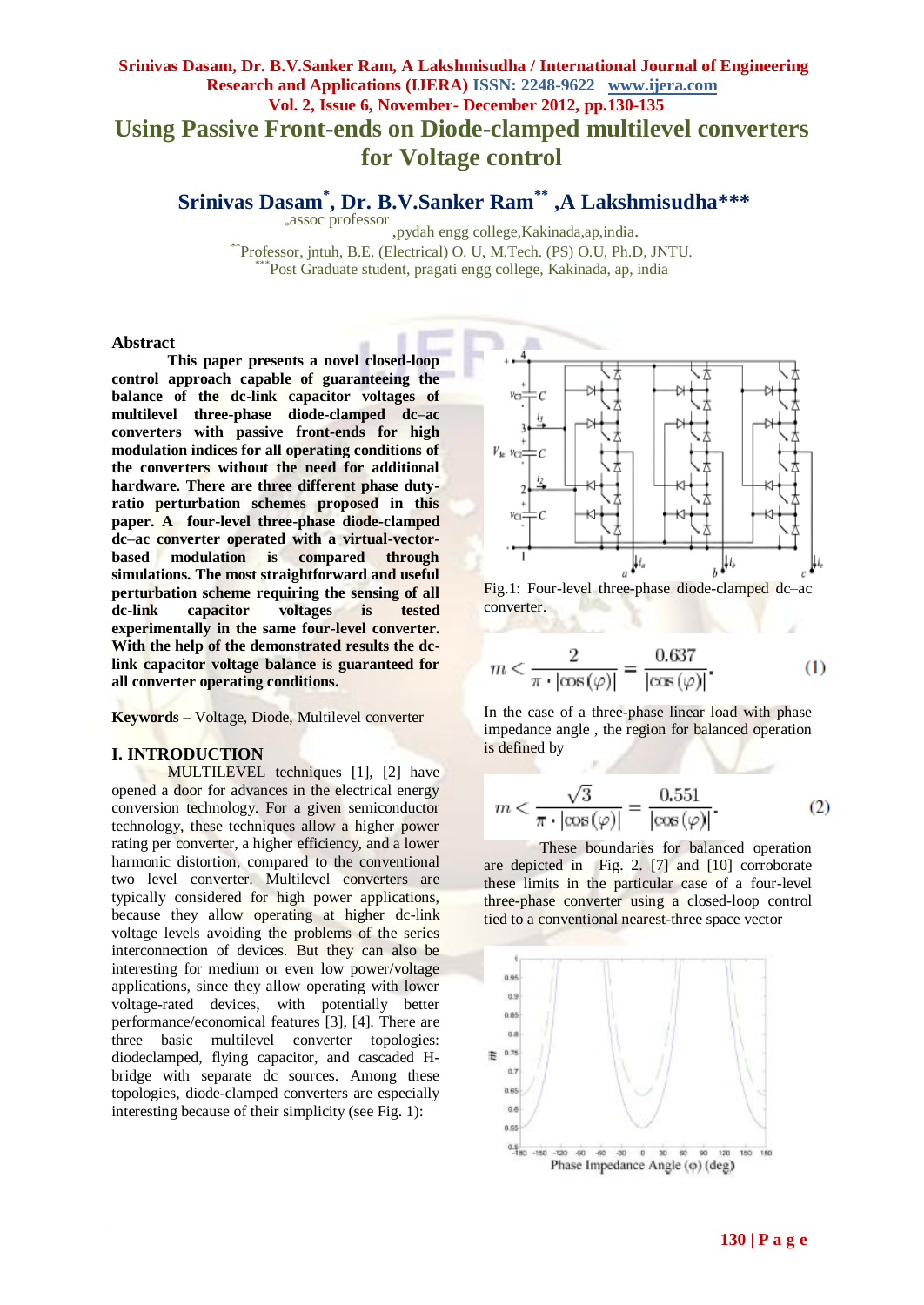Fig.2: Boundaries for balanced dc-link capacitor voltage operation using conventional PWMs



Fig.3: Functional schematic of a n-level three-phase converter



Fig.4: Distribution of current i through the dc-link capacitors.

# **II. BALANCING CONCEPT**

# **a) Balancing Principle**

Fig. 3 presents a functional schematic of a level three-phase converter; the dc-link capacitor voltage balance condition can be formulated as

$$
v_{C1} = v_{C2} = \dots = v_{Cn-1}.\tag{3}
$$

This causes a variation of the partial dc-link voltages and

$$
dv_{nj} = -dv_{j1} = \frac{(n-j) \cdot (j-1)}{C \cdot (n-1)} \cdot i_j \cdot dt.
$$
 (4)

$$
\frac{v_{j1}}{(j-1)} = \frac{v_{nj}}{(n-j)}.
$$
 (5)

Hence, meeting (5) for all inner dc-link points guarantees the dc-link capacitor voltage balance.

#### **b) Balancing Control**

Fig. 5 shows the proposed balancing control structure, consisting of n-2 control loops. The n-1 sensed dc-link capacitor voltages are used to compute the n-2 unbalance values corresponding to each inner dc-link point.



Fig.5: Balancing control structure



Fig.6: Phase a duty-ratio pattern without perturbation (m =  $0.75$ )

#### **b. (i) Perturbation Scheme A**

In perturbation scheme A (PSA) each phase is perturbed independently from the others. The equations describing this perturbation scheme for phase are

$$
sign(w) = 1, \quad w \ge 0
$$
  
\n
$$
sign(w) = -1, \quad w < 0
$$
  
\n
$$
d'_{xn} = d_{xn} - \left[ \frac{(j-1)}{(n-1)} \right] \cdot p_j \cdot sign(p_j \cdot i_x)
$$
  
\n
$$
d'_{xj} = d_{xj} + p_j \cdot sign(p_j \cdot i_x)
$$
  
\n
$$
d'_{x1} = d_{x1} - \left[ \frac{(n-j)}{(n-1)} \right] \cdot p_j \cdot sign(p_j \cdot i_x).
$$

#### **b. (ii) Perturbation Scheme B**

In perturbation scheme B (PSB) only two duty ratios per phase need to be perturbed. Let us designate as the phase carrying the highest absolute value of current; and the other two phases.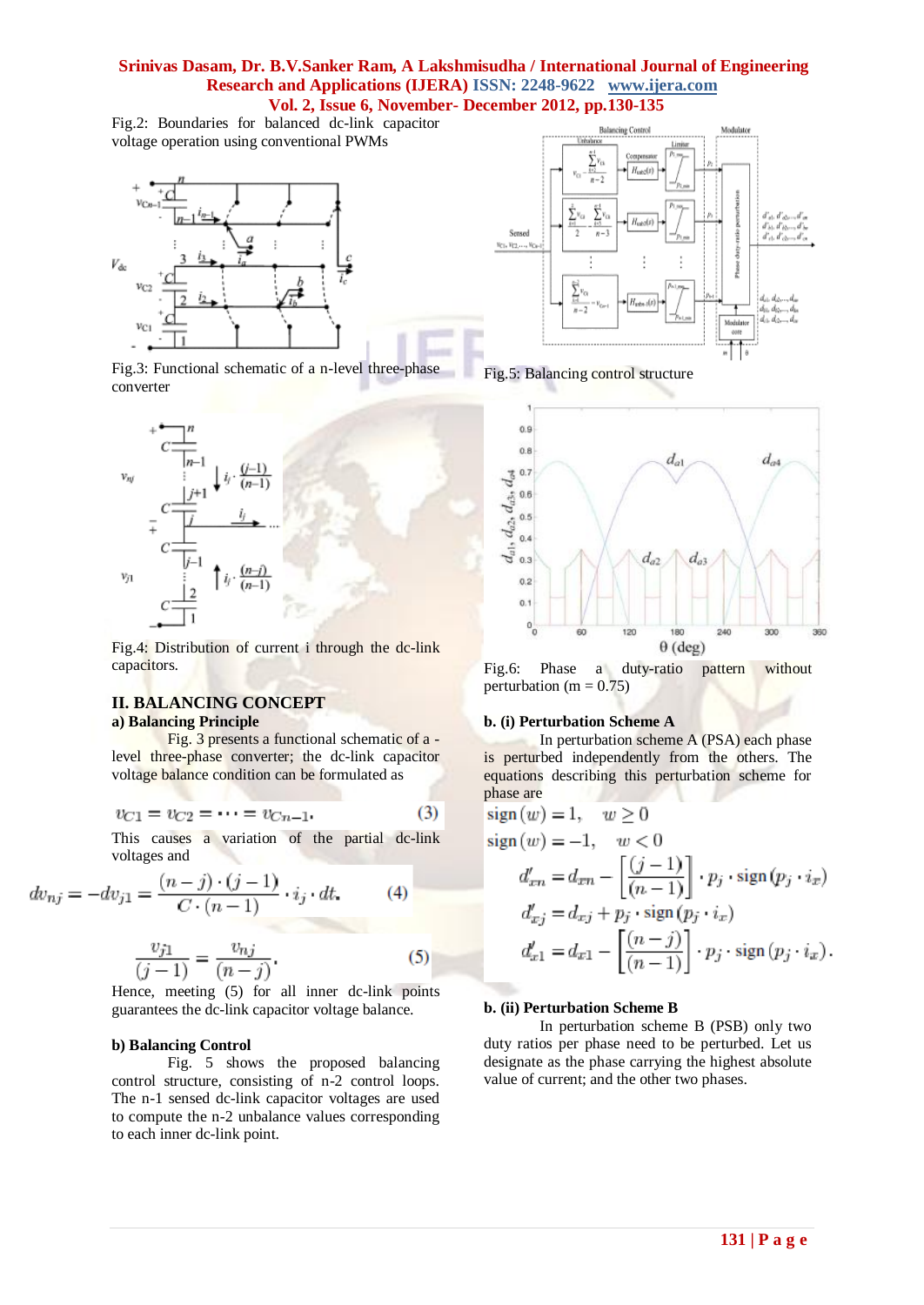$$
d'_{xn} = d_{xn}
$$
  
\n
$$
d'_{xj} = d_{xj} + p_j \cdot \text{sign}(p_j \cdot i_x)
$$
  
\n
$$
d'_{x1} = d_{x1} - p_j \cdot \text{sign}(p_j \cdot i_x)
$$
  
\n
$$
d'_{yn} = d_{yn} + \left[\frac{(j-1)}{(n-j)}\right] \cdot p_j \cdot \text{sign}(p_j \cdot i_x)
$$
  
\n
$$
d'_{yj} = d_{yj} - \left[\frac{(j-1)}{(n-j)}\right] \cdot p_j \cdot \text{sign}(p_j \cdot i_x)
$$
  
\n
$$
d'_{y1} = d_{y1}
$$
  
\n
$$
d_{zn} = d_{zn} + \left[\frac{(j-1)}{(n-j)}\right] \cdot p_j \cdot \text{sign}(p_j \cdot i_x)
$$
  
\n
$$
d'_{zj} = d_{zj} - \left[\frac{(j-1)}{(n-j)}\right] \cdot p_j \cdot \text{sign}(p_j \cdot i_x)
$$
  
\n
$$
d'_{z1} = d_{z1}.
$$

For  $j > (n + 1)/2$  the equations are

$$
d'_{xn} = d_{xn} - p_j \cdot \text{sign}(p_j \cdot i_x)
$$
  

$$
d'_{xj} = d_{xj} + p_j \cdot \text{sign}(p_j \cdot i_x)
$$

$$
\begin{aligned} d'_{x1} &= d_{x1}\\ d'_{yn} &= d_{yn}\\ d'_{yj} &= d_{yj} - \left[\frac{(n-j)}{(j-1)}\right] \cdot p_j \cdot \mathrm{sign}\left(p_j \cdot i_x\right)\\ d'_{y1} &= d_{y1} + \left[\frac{(n-j)}{(j-1)}\right] \cdot p_j \cdot \mathrm{sign}\left(p_j \cdot i_x\right)\\ d'_{zn} &= d_{zn}\\ d'_{zj} &= d_{zj} - \left[\frac{(n-j)}{(j-1)}\right] \cdot p_j \cdot \mathrm{sign}\left(p_j \cdot i_x\right)\\ d_{z1} &= d_{z1} + \left[\frac{(n-j)}{(j-1)}\right] \cdot p_j \cdot \mathrm{sign}\left(p_j \cdot i_x\right). \end{aligned}
$$

# **b. (i) Perturbation Scheme C**

An algorithm describing this perturbation scheme for phase, assuming, is

 $v_{a1} = v_{C1} \cdot d_{a2} + (v_{C1} + v_{C2}) \cdot d_{a3} + \cdots + (v_{C1} + v_{C2} + \cdots + v_{Cn-1}) \cdot d_{an}$  $vb1 = v_{C1} \cdot d_{b2} + (v_{C1} + v_{C2}) \cdot d_{b3} + \cdots + (v_{C1} + v_{C2} + \cdots + v_{Cn-1}) \cdot d_{bn}$ 

$$
v_{c1} = v_{C1} \cdot d_{c2} + (v_{C1} + v_{C2}) \cdot d_{c3} + \cdots + (v_{C1} + v_{C2} + \cdots + v_{Cn-1}) \cdot
$$
  
\n
$$
v_{ac} = v_{a1} - v_{c1}
$$
  
\n
$$
pv_{bc} = v_{b1} - v_{c1}
$$
  
\n
$$
pv_{bc} = v_{b1} - v_{c1}
$$
  
\nif  $(p_j \cdot pow \ge 0)$   
\nif  $(d_{xn} > \frac{|p_j|}{n-j})$   
\n
$$
d'_{x1} = d_{xn} - \frac{p_j|}{n-j}
$$
  
\n
$$
d'_{x1} = d_{x1}
$$
  
\n
$$
e^{i\theta}
$$
  
\n
$$
d'_{x1} = d_{x1} + \left[\frac{|p_j|}{n-j} - d_{xn}\right] \cdot \left[\frac{n-j}{j-1}\right]
$$
  
\n
$$
e^{i\theta}
$$
  
\nif  $(d_{x1} > \frac{p_j|}{(j-1)})$   
\n
$$
d'_{x1} = d_{x1} - \frac{p_j}{j-1}
$$
  
\n
$$
d'_{x2} = d_{xn}
$$
  
\n
$$
e^{i\theta}
$$
  
\n
$$
d'_{x1} = d_{x2}
$$
  
\n
$$
d'_{x1} = 0
$$
  
\n
$$
d'_{x2} = d_{xn} + \left[\frac{|p_j|}{j-1} - d_{x1}\right] \cdot \left[\frac{j-1}{n-j}\right]
$$
  
\n
$$
d'_{x2} = (d_{x1} + d_{xj} + d_{xn}) - d'_{x1} - d'_{xn}.
$$

# **III. RESULTS**

Fig. 7 presents the results for a transient with an initial unbalance in the dc-link capacitor voltages. The control parameters are $\frac{1}{2}$ 

$$
H_{unb2}(s) = H_{unb3}(s) = \frac{(s + 2\pi \cdot 0.1)}{s \cdot (s + 2\pi \cdot 100)}
$$

$$
[p_{2,min}, p_{2,max}] = [p_{3,min}, p_{3,max}] = [-0.1, 0.1].
$$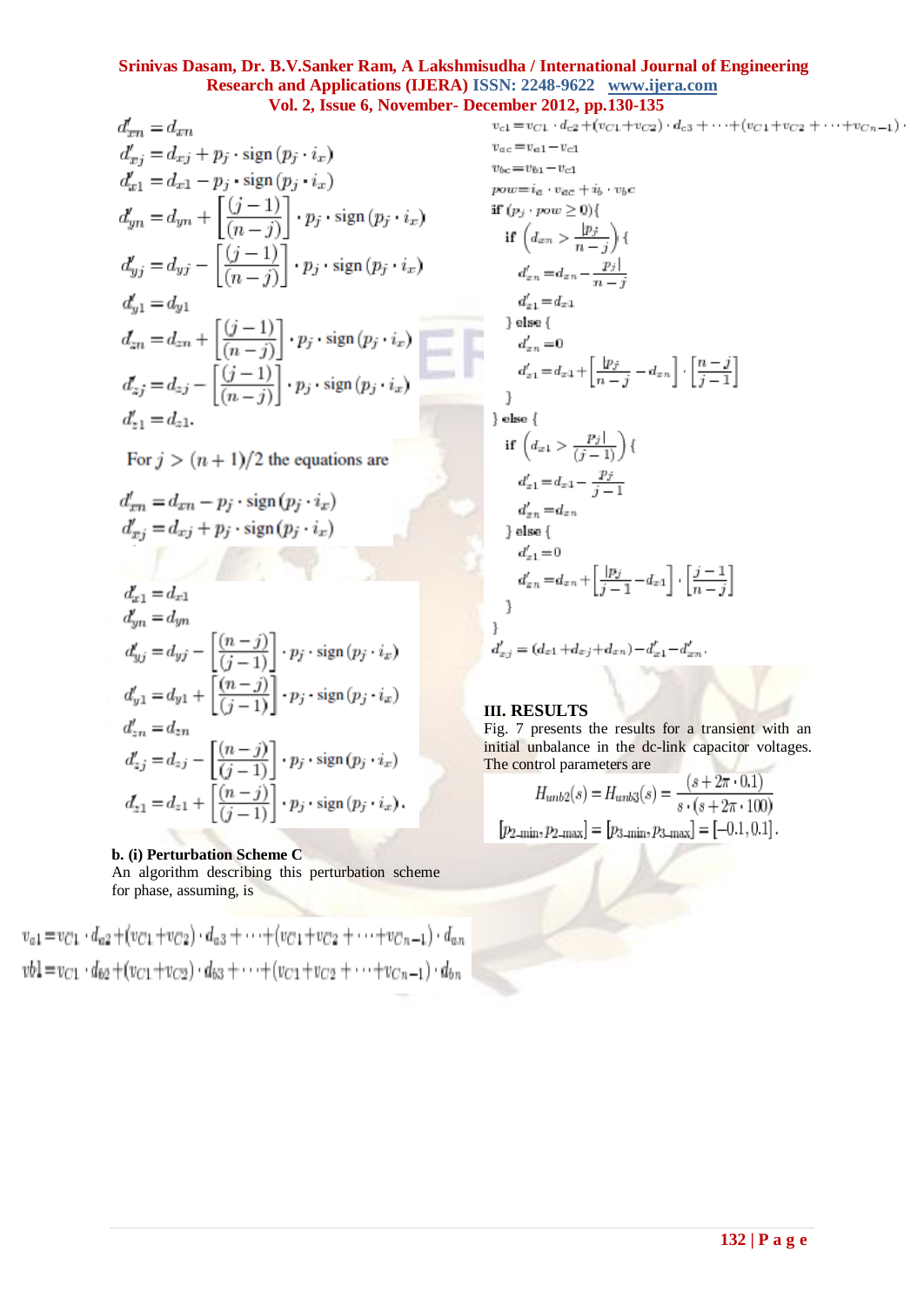

**Srinivas Dasam, Dr. B.V.Sanker Ram, A Lakshmisudha / International Journal of Engineering Research and Applications (IJERA) ISSN: 2248-9622 www.ijera.com**

same system configuration as in the previous

Experimental results have been obtained with the

 $t(s)$ 

Fig.7(d): Simulation result for PSA<sup>4</sup>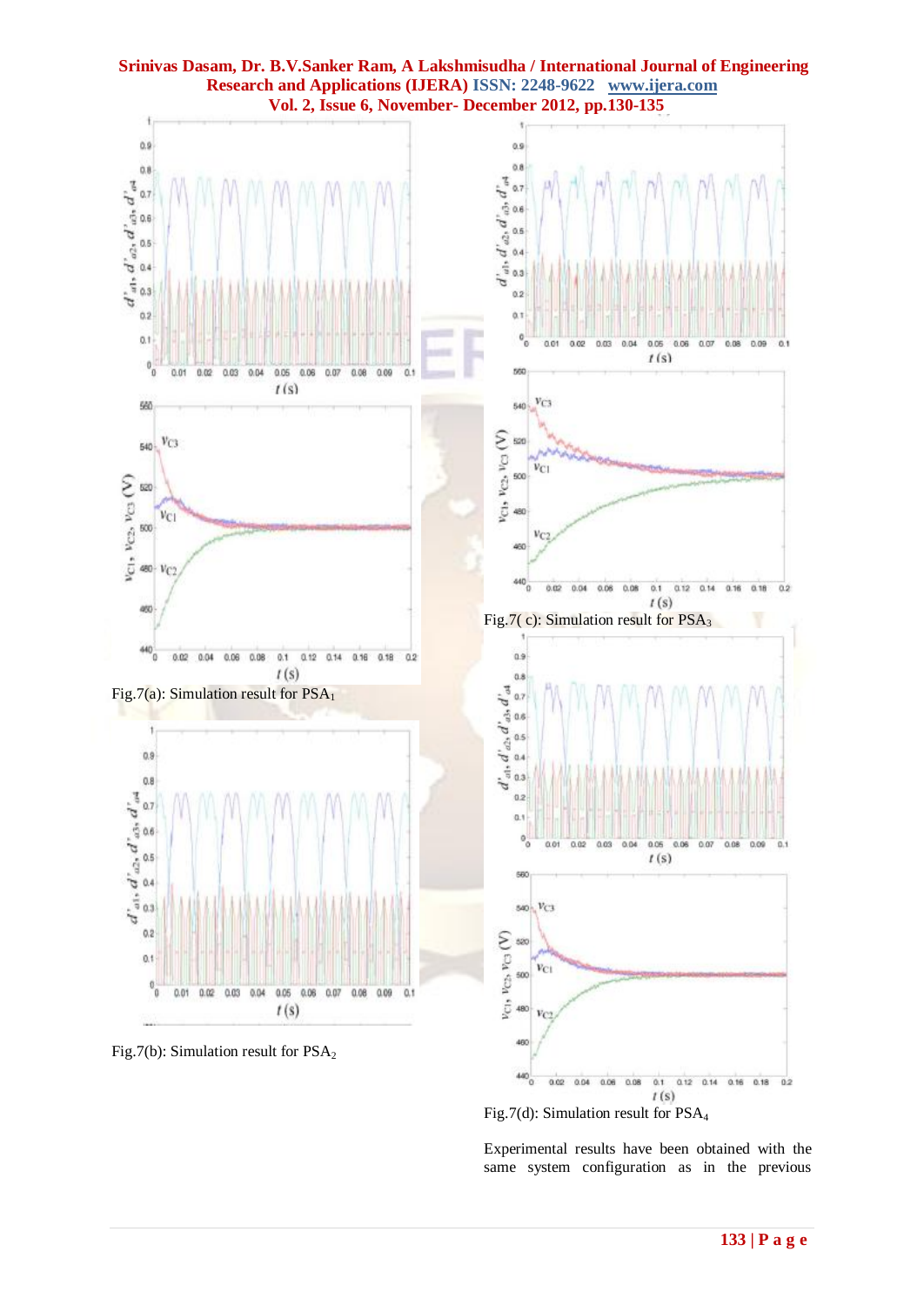Section. A resistor has been connected in parallel with each dc-link capacitor. The three resistors have nominal values  $10 \text{ k}$ ,  $5 \text{ k}$ , and  $10 \text{ k}$ , respectively, in order to produce an initial dc-link voltage unbalance.



Fig.8: Experimental results in steady-state for dclink voltages

# **CONCLUSION**

A novel control approach (patent pending) for the balancing of the dc-link capacitor voltages of diode clamped multilevel converters with any number of levels, any number of legs, and passive front-ends is presented in this paper. A set of command signals P(i) are generated from the sensed dc-link capacitor voltages and are used to perturb the appropriate phase duty-ratios in order to recover the balance. Among the three different duty-ratio perturbation schemes which have been discussed and compared PSC performs the best in three-phase systems and does not require sensing the phase currents in unidirectional power flow applications. Comparing with the traditional control methods (selection of the proper redundant switching state in NTV PWMs, for example), the control method proposed here has the advantage of guaranteeing dclink capacitor voltage balance for all possible values of the modulation index and for any load (linear, nonlinear, balanced, unbalanced), while traditional control methods are bounded by (1) and (2) (see Fig. 2). The increase in balanced operating range is obtained at an expense of an increase of switching transitions per switching cycle and a higher output voltage distortion, when the control is applied to conventional core modulation strategies such as the NTV PWM. However, applying to core modulations such as VV PWMs, does not increases the number of switching transitions and output voltage distortion, and prevents the unbalance due to non ideal operating conditions (unequal device behavior, load neutral-to-ground leakage currents, etc.). Consequently, the proposed control solution enables the practical use of diode-clamped multilevel converters with passive front-ends under the full range of operating conditions especially, for high modulation indices.

## **References**

- [1] G. Sinha and T. A. Lipo, "A four-level inverter based drive with a passive frontend," IEEE Trans. Power Electron., vol. 15, no. 2, pp.285–294, Mar. 2000.
- [2] M. Marchesoni and P. Tenca, "Theoretical and practical limits in multilevelMPC inverters with passive front ends," in Proc. Eur. Conf. Power Electron. Appl., 2001, [CD ROM].
- [3] J. Pou, P. Rodriguez, J. Zaragoza, V. Sala, C. Jaén, and D. Boroyevich, "Enhancement of carrier-based modulation strategies for multilevel converters," in Proc. IEEE Power Electron. Spec. Conf., 2005, pp. 2534–2539.
- [4] B. P. McGrath, T. Meynard, G. Gateau, and D. G. Holmes, "Optimal modulation of flying capacitor and stacked multicell converters using a state machine decoder," IEEE Trans. Power Electron., vol. 22, no. 2, pp. 508–516, Mar. 2007.
- [5] Z. Du, L. M. Tolbert, and J. N. Chiasson, "Active harmonic elimination for multilevel converters," IEEE Trans. Power Electron., vol. 21, no. 2, pp. 459–469, Mar. 2006.
- [6] M. S. A. Dahidah, V. G. Agelidis, and M. V. Rao, "On abolishing symmetry requirements in the formulation of a fivelevel selective harmonic elimination pulsewidth modulation technique," IEEE Trans. Power Electron., vol. 21, no. 6, pp. 1833– 1837, Nov. 2006.
- [7] R. Teichmann and S. Bernet, "A comparison of three-level converters versus two-level converters for low-voltage drives, traction, and utility applications," IEEE Trans. Ind. Appl., vol. 41, no. 3, pp. 855–865, May/ Jun. 2005.
- [8] C. Newton and M. Sumner, "Neutral point" control for multi-level inverters: Theory, design and operational limitations," in